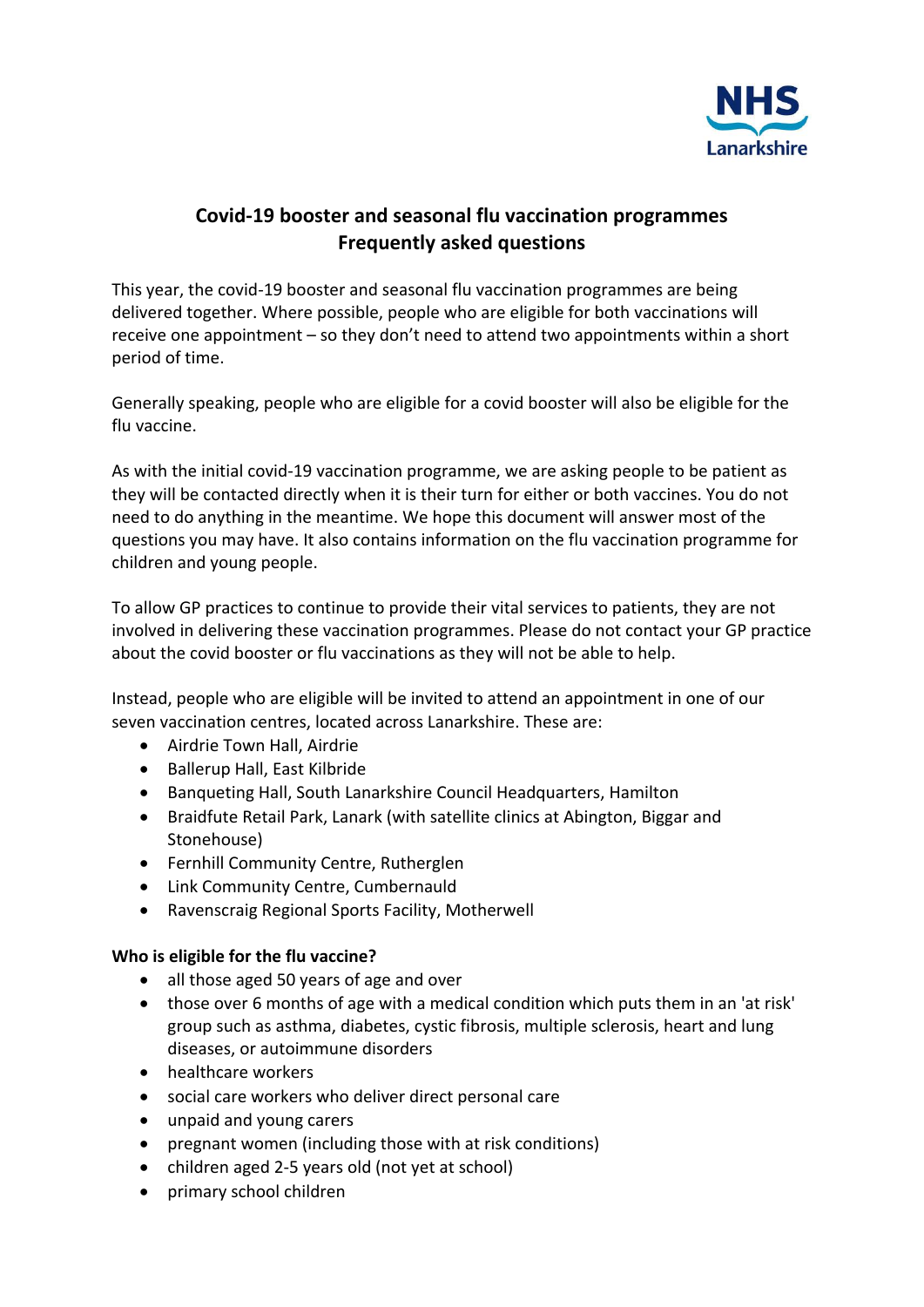- secondary school pupils
- NHS independent contractors including GP, dental and optometry practices, community pharmacists and laboratory staff working on COVID-19 testing
- teachers, nursery teachers and support staff in close contact with pupils (in both a local authority and independent setting)
- prison staff and support staff in close contact with the prison population (delivering direct detention services)
- $\bullet$  those in the prison population

More information is available a[t www.nhsinform.scot/flu-vaccine](http://www.nhsinform.scot/flu-vaccine)

## **Who is eligible for the covid booster?**

Vaccination will be offered to the same groups who were prioritised in winter and spring 2020/21. These are Joint Committee on Vaccination and Immunisation (JCVI) cohorts 1 to 9:

- Patient-facing health and social care workers.
- Adults aged 70 years or over and adults aged 16 years and over who are on the highest risk list (previously known as the shielding list).
- All those aged 16 to 49 years with underlying health conditions, adult carers, unpaid and young carers, adult household contacts of immunosuppressed individuals and all adults over 50.

More information is available a[t www.nhsinform.scot/covid-19-vaccine/the](http://www.nhsinform.scot/covid-19-vaccine/the-vaccines/coronavirus-covid-19-booster-vaccination)[vaccines/coronavirus-covid-19-booster-vaccination](http://www.nhsinform.scot/covid-19-vaccine/the-vaccines/coronavirus-covid-19-booster-vaccination)

## **Who is eligible for a third dose of the covid vaccine?**

People on the highest risk list who were severely immunosuppressed at the time of their last covid-19 vaccination will be offered a third primary dose instead of a booster. There needs to be at least 8 weeks between your second dose and your third dose.

People in this group will be contacted directly by letter, with appointments from 29 September.

#### **How long do I need to wait before I receive my covid booster?**

The JCVI has advised that there should be at least 6 months between your second dose of the covid-19 vaccine and the booster.

There does not need to be a gap between the flu and covid booster vaccinations. Where possible, these vaccines will be given at the same appointment. If given at the same appointment, they will be given into separate upper arms.

#### **What vaccines will be used?**

People will receive the flu vaccine that is most appropriate for their age group (under and over 65s).

Everyone eligible for a third dose and a booster will receive the Pfizer BioNTech vaccine – regardless of what vaccine they received previously. The Oxford AstraZeneca vaccine may be given as your booster dose if you have medical reasons that mean you cannot have Pfizer/BioNTech. This will be discussed at your appointment.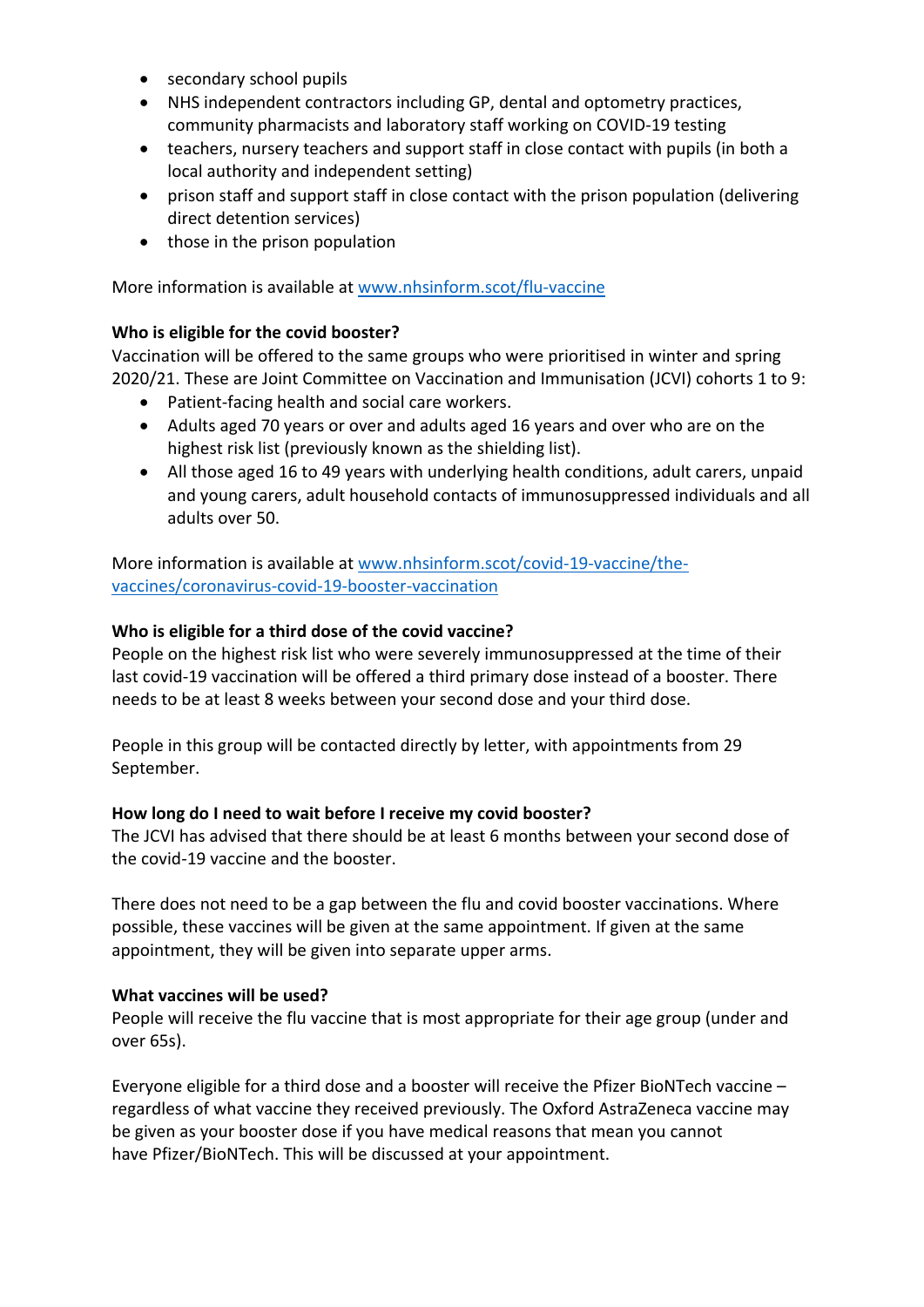### **How and when will I be contacted about my appointment?**

- Eligible health and social care staff can book their own appointments online from 21 September 2021.
- Adults aged 70 years or over and adults aged 16 years and over who are on the highest risk list (previously known as the shielding list), will start to receive letters from the end of September for appointments starting on 6 October.
- The details for other eligible groups will be publicised once they are confirmed. These groups include all those aged 16 to 49 years with underlying health conditions, adult carers, unpaid and young carers, adult household contacts of immunosuppressed individuals and all adults over 50.
- There may be an option to book online, this will be confirmed nationally.

## **Where will my appointment be?**

Your appointment will be in the vaccination centre closest to you. Details of centres are listed above.

### **I don't want to travel to a clinic - can I have an appointment at my GP practice?**

NHS Lanarkshire has worked closely with North Lanarkshire and South Lanarkshire Councils to identify venues which are easily accessed by the majority of the population. We had to also balance the venues being returned to their normal use with the number of other criteria used to identify the sites.

To allow GPs to continue to provide vital services to their patients, they are not involved in this year's programme.

We are working with Strathclyde Partnership for Transport (SPT) to provide subsidised direct bus access from Motherwell town centre to Ravenscraig Regional Sports Centre. Details will be available on our website at [www.nhslanarkshire.scot.nhs.uk/covid-19-vaccine](http://www.nhslanarkshire.scot.nhs.uk/covid-19-vaccine)

# **I'm registered with a GP practice in NHS Lanarkshire, but I live in a different health board. Where will my appointment be?**

Appointments are issued for NHS board of residence. Which means you will get an appointment for the NHS board you live in. However, if it is more convenient you can reschedule your appointment to a clinic in NHS Lanarkshire (or any other health board). Details of how to reschedule will be on your appointment letter.

#### **What if my appointment isn't suitable?**

If you receive an appointment which isn't suitable, details on how to reschedule it will be on your appointment letter.

## **I've lost my appointment details – where can I get them?**

Call the national helpline on 0800 030 8013.

## **I'm housebound – when / how will I get my vaccine?**

NHS Lanarkshire has a dedicated team of staff to deliver vaccinations to people who are housebound. The team is collating the list and will contact everyone directly. You do not need to do anything in the meantime. These visits are planned to start week beginning 4 October.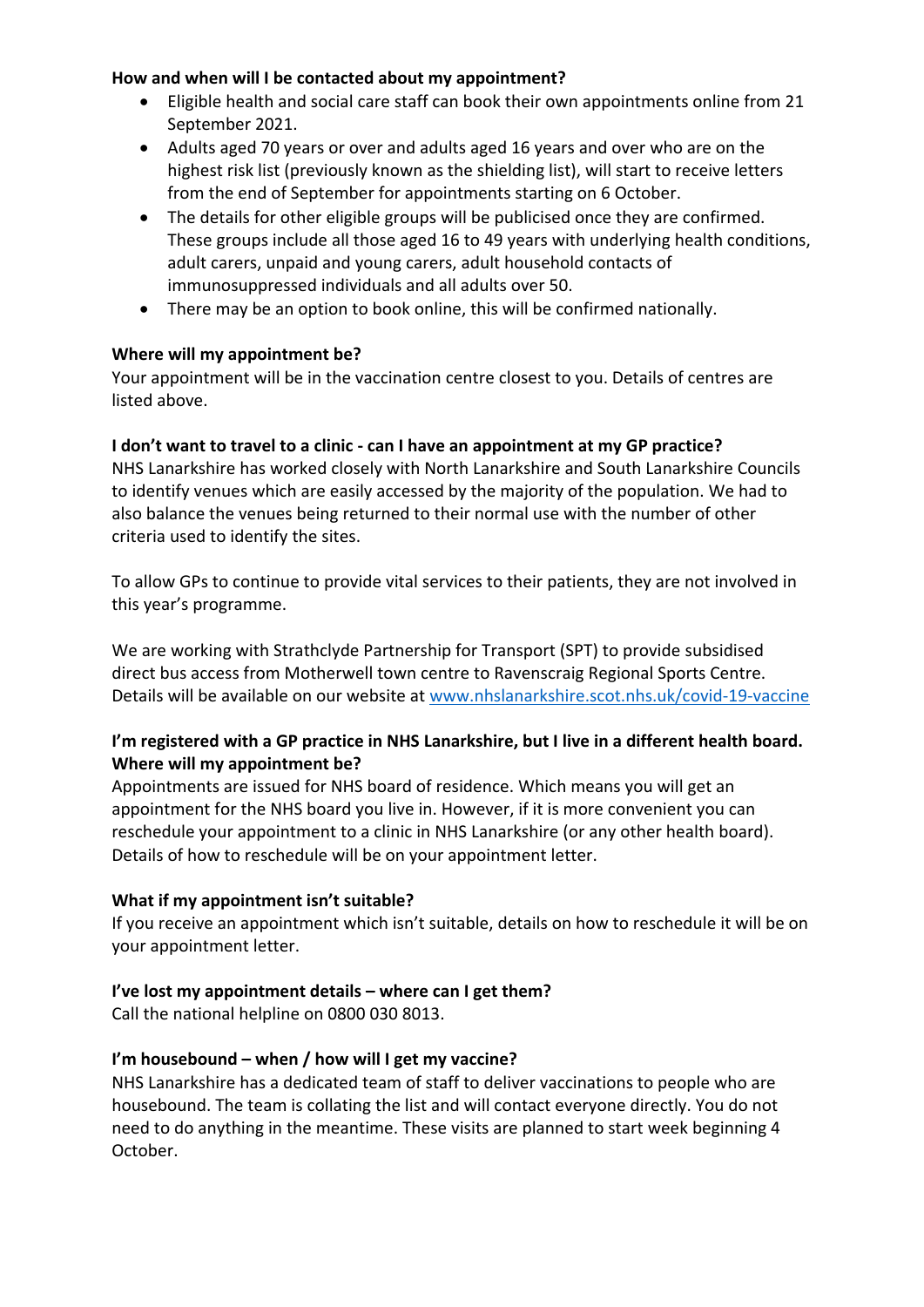A few people may receive a letter with an appointment at a clinic. If you receive an appointment, please call the number on the letter and let the helpline know that you require a home visit. They will pass you through to the local NHS Lanarkshire team to arrange a home visit.

# **I didn't get an invite for my flu / covid vaccine last year, what if I get missed this year? Can I check I'm on the list?**

If you had a previous covid-19 or flu vaccination (even if you didn't receive a direct invite) then your details will be on the system. Please be patient, you will be contacted.

## **Are flu vaccines available at local community pharmacies?**

Similar to GPs, community pharmacies are not involved in this year's covid booster and flu vaccination programmes. This allows pharmacies to continue to provide services to their communities, while not increasing the number of people attending their premises.

### **I have an allergy – can I receive the vaccines?**

When you attend your appointment you will receive a clinical assessment, where you can discuss any allergies with staff. If staff feel you should receive an alternative vaccine, they will make these arrangements for you.

#### **What is the timescale for vaccinations?**

We plan to have all flu and covid booster vaccinations completed by mid-December 2021.

#### **Are covid restrictions still in place at vaccination clinics?**

Yes, vaccination clinics are the same as any other healthcare appointment. Please ensure you wear a face covering for the entire time you are inside the clinic (unless you are exempt) and follow the hand sanitising and physical distancing instructions from staff.

#### **Information leaflets**

A number of leaflets about the covid-19 vaccination are available on NHS inform.

These include leaflets for:

- Adults
- Young people
- Booster dose
- Third dose
- Oxford AstraZeneca vaccine and rare blood clots
- Pregnancy advice
- What to expect after your vaccination
- Pfizer BioNTech vaccine
- Oxford AstraZeneca vaccine

For these leaflets and alternative formats, visit [www.nhsinform.scot/covid-19](http://www.nhsinform.scot/covid-19-vaccine/leaflets-other-languages-and-accessible-formats/coronavirus-vaccine-leaflets) [vaccine/leaflets-other-languages-and-accessible-formats/coronavirus-vaccine-leaflets](http://www.nhsinform.scot/covid-19-vaccine/leaflets-other-languages-and-accessible-formats/coronavirus-vaccine-leaflets)